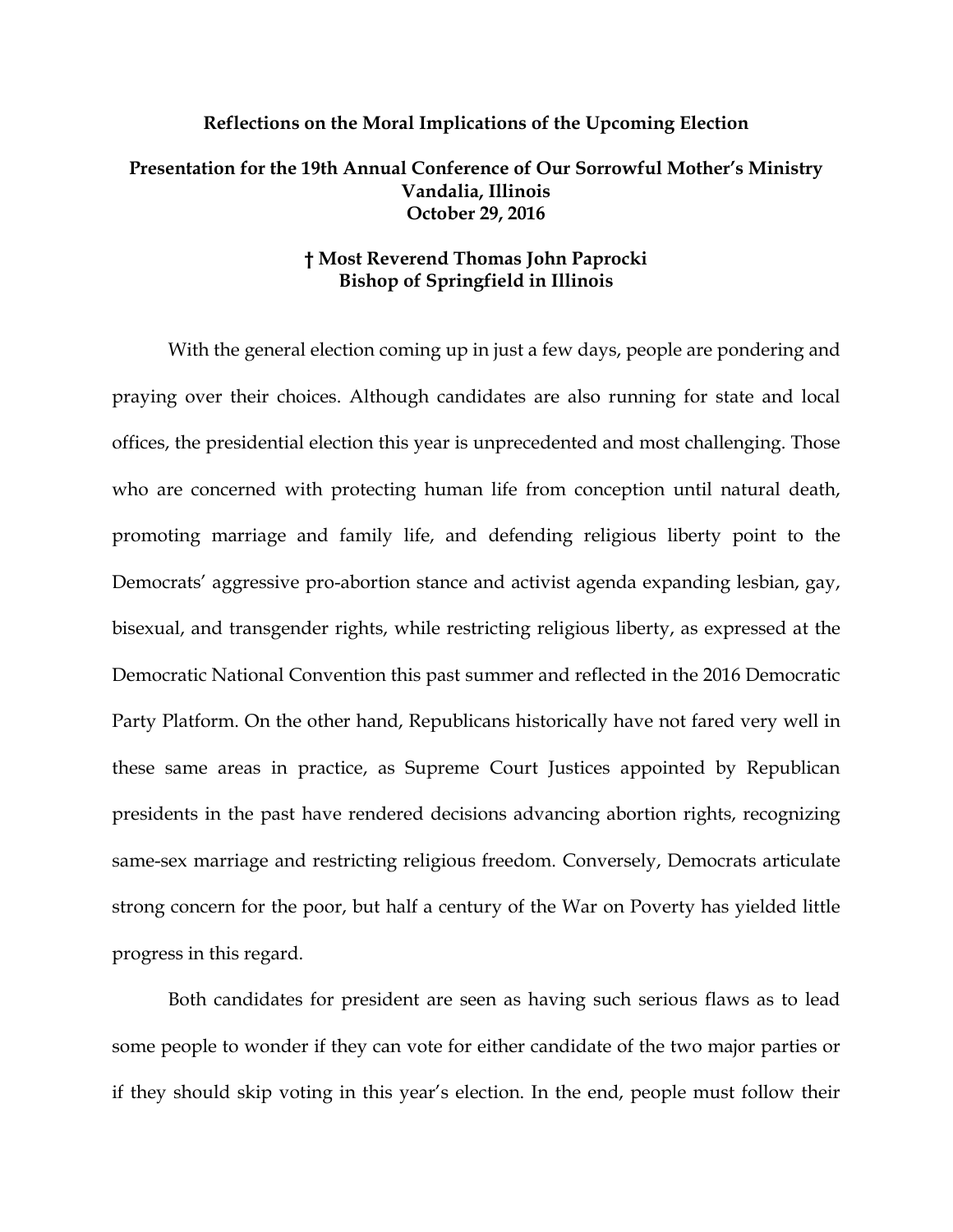consciences, but they should also take care to form their consciences properly and make informed decisions.

In this regard, the Catholic Bishops of the United States provide guidance in their document, *Forming Consciences for Faithful Citizenship*, saying, "In the Catholic Tradition, responsible citizenship is a virtue, and participation in political life is a moral obligation" (no. 13). This reflects the teaching of the *Catechism of the Catholic Church*, which reminds us, "It is necessary that all participate, each according to his position and role, in promoting the common good. This obligation is inherent in the dignity of the human person. . . . As far as possible citizens should take an active part in public life" (nos. 1913-1915).

The phrase "as far as possible" indicates that there may be legitimate limits to our active participation in public life. For example, priests do not normally hold public offices in the civic sphere. Voters may also legitimately conclude in conscience that they cannot vote for either candidate of the two major political parties. In such cases, voters in most jurisdictions can write in the name of a candidate of their choosing. In all cases, voters can skip voting for a particular office, but still vote for other offices on the ballot.

A phrase that has been coined to describe those who opt out of participation in political life is the "Benedict Option," named not after Pope Benedict XVI, but St. Benedict of Nursia, who lived from about 480 to 537. St. Benedict was an educated young Christian who left Rome, the city of the recently fallen Empire, out of disgust with its decadence. He went south, into the forest near Subiaco, to live as a hermit and to pray. Eventually, he gathered around him some like-minded men, and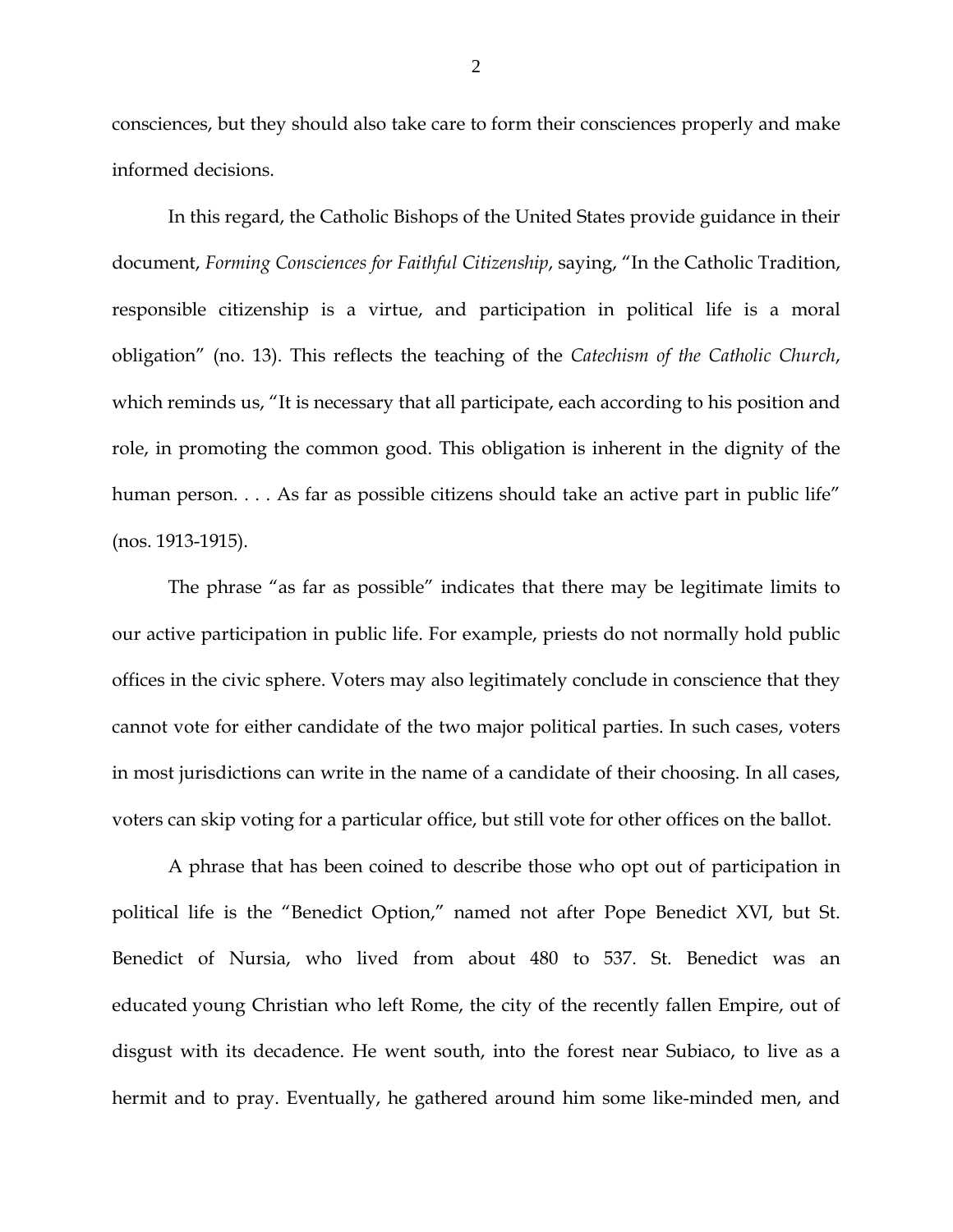formed monasteries. Benedict wrote his famous Rule, which became the guiding constitution of most monasteries in Western Europe in the Middle Ages. The monasteries were incubators of Christian and classical culture, and outposts of evangelization in the barbarian kingdoms. As Cardinal Newman wrote, "St. Benedict found the world, physical and social, in ruins, and his mission was to restore it in the way not of science, but of nature, not as if setting about to do it, not professing to do it by any set time, or by any rare specific, or by any series of strokes, but so quietly, patiently, gradually, that often till the work was done, it was not known to be doing. It was a restoration rather than a visitation, correction or conversion. The new work which he helped to create was a growth rather than a structure. Silent men were observed about the country, or discovered in the forest, digging, clearing and building; and other silent men, not seen, were sitting in the cold cloister, tiring their eyes and keeping their attention on the stretch, while they painfully copied and recopied the manuscripts which they had saved. There was no one who contended or cried out, or drew attention to what was going on, but by degrees the woody swamp became a hermitage, a religious house, a farm, an abbey, a village, a seminary, a school of learning and a city."

The idea of the Benedict Option was suggested by Alasdair MacIntyre, Professor Emeritus in the Department of Philosophy at the University of Notre Dame in his book *After Virtue*, in which he drew certain parallels between our own age in Europe and North America and the epoch in which the Roman empire declined into the Dark Ages, writing that a "crucial turning point in that earlier history occurred when men and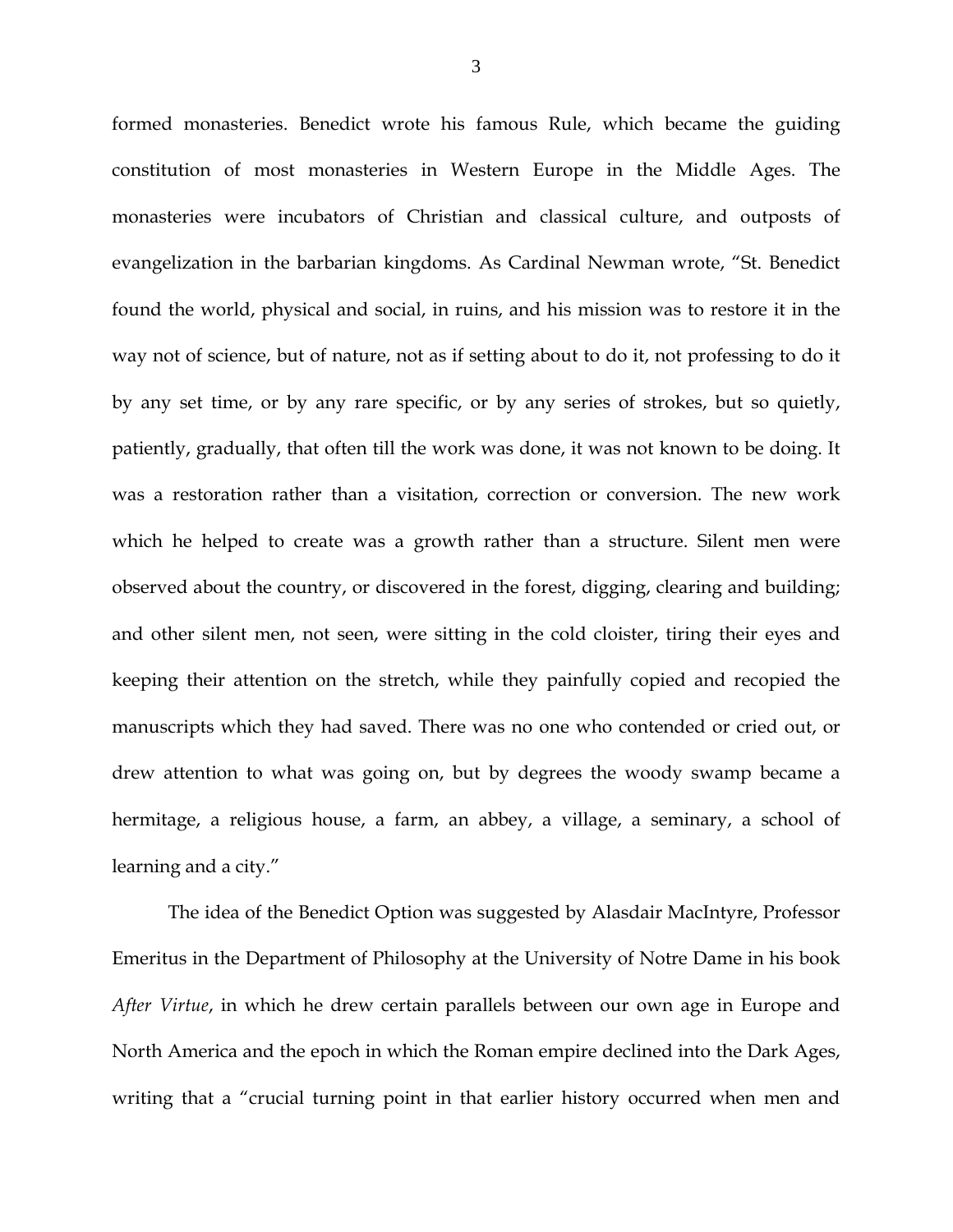women of good will turned aside from the task of shoring up the Roman imperium and ceased to identify the continuation of civility and moral community with the maintenance of that imperium. What they set themselves to achieve instead—often not recognizing fully what they were doing—was the construction of new forms of community within which the moral life could be sustained so that both morality and civility might survive the coming ages of barbarism and darkness. If my account of our moral condition is correct, we ought also to conclude that for some time now we too have reached that turning point. What matters at this stage is the construction of local forms of community within which civility and the intellectual and moral life can be sustained through the new dark ages which are already upon us. And if the tradition of the virtues was able to survive the horrors of the last dark ages, we are not entirely without grounds for hope. This time however the barbarians are not waiting beyond the frontiers; they have already been governing us for quite some time. And it is our lack of consciousness of this that constitutes part of our predicament. We are waiting not for a Godot, but for another—doubtless very different—St Benedict."

Taking up Professor MacIntyre's suggestion, Rod Dreher, Senior Editor for *The American Conservative*, popularized the term "Benedict Option," saying, "The country is not ours anymore. This is not our culture anymore. Maybe it never was our real home, but we have got to prepare ourselves and our families and our churches through intentional living, through disciplined living, and through an awareness of the cultural moment to deal with perhaps even persecution."

4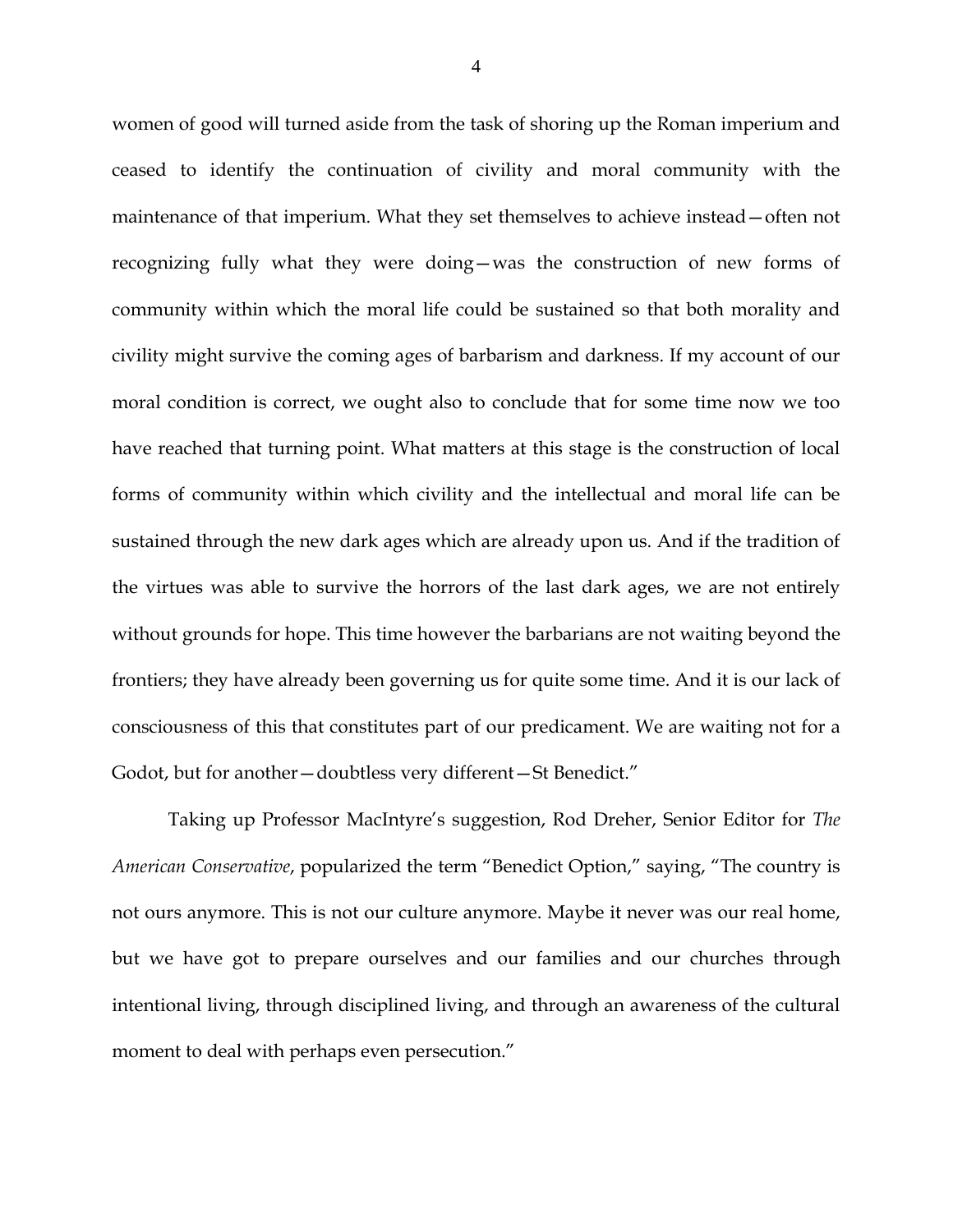A critique of the Benedict Option is that it seems to suggest withdrawal from the world. Neither MacIntyre nor Dreher intended anything like withdrawal from the common good, or even from a commitment to political institutions, but the image of retreating to a monastery suggests to some the notion of withdrawal.

Giving voice to this criticism, C.C. Pecknold, associate professor of systematic theology at Catholic University of America, says, "Better, therefore, to speak of the Dominican Option. When I see them in the white habits at prayer, or giving lectures, or playing guitars and banjos on the subway, I have a plausible image of a 'contrast society' that is very much engaged with the world—an evangelistic witness which is joyful, intellectually serious, expansive, and charitable. St. Dominic founded the Order of Preachers after a long contemplative season which, in the words of one biographer 'burst into flame' when he encountered Albigensians (ancient Manichean dualists) on travels through southern France. Dominic stayed up all night arguing with one Albigensian, and by morning the man turned away from his heresy and turned towards the Catholic faith. Dominic's missionary zeal flowed directly out of cloistered contemplation, but it convinced him of the need for a new evangelistic order."

Others have suggested a Franciscan Option or a Norbertine Option. In the end, we really do not need to choose Benedict, Dominic, Francis, Norbert or any other saint after which to name a new option. These are all wonderful saints who point us to a more compelling person. Heaven is full of saints who found different ways to imitate Christ. The real figure to whom we should configure ourselves is Jesus Christ. Moreover, Jesus Christ is not an option in the sense of being optional. He is the Way,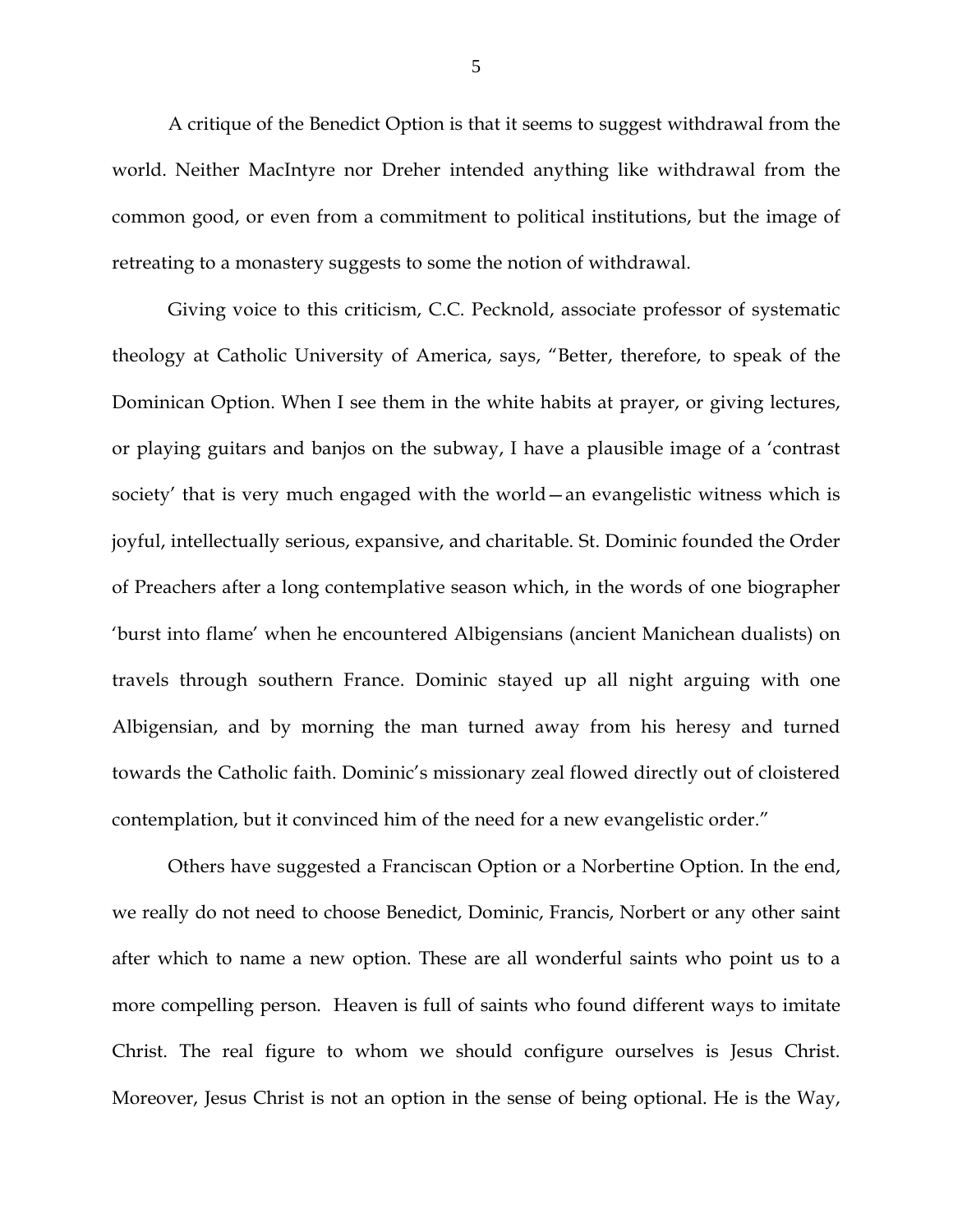the Truth and the Life. We are called to live lives of ordinary virtue and heroic, saintly holiness in imitation of Christ, as intentional, dedicated and faithful disciples of Our Lord and Savior, Jesus Christ.

I wish to be clear that I am not saying that it may be best not to vote at all or that it would best to skip voting for president. I am saying that voters may legitimately conclude in conscience that they cannot vote for either candidate of the two major political parties. There is a big difference between saying that something is permissible and saying that it is the best thing to do. There is also a big difference between saying it is legitimate not to vote for either of the two main candidates and saying that one should not vote at all. I repeat that the U.S. Bishops and the *Catechism of the Catholic Church*, saying that "participation in political life is a moral obligation" and "As far as possible citizens should take an active part in public life." I say again in such cases that voters who conclude in conscience that they cannot vote for either of the two main candidates for president can write in the name of a candidate of their choosing in most jurisdictions, such as Illinois. In all cases, voters can skip voting for a particular office, but still vote for other offices on the ballot.

Having said that, I also wish to address the importance of taking into account the issue of abortion in voting for candidates on election day. Some might question why that issue should be so important in our election decisions. In that regard, I would like to hearken back to the time of Springfield's most famous citizen and most influential politician, Abraham Lincoln.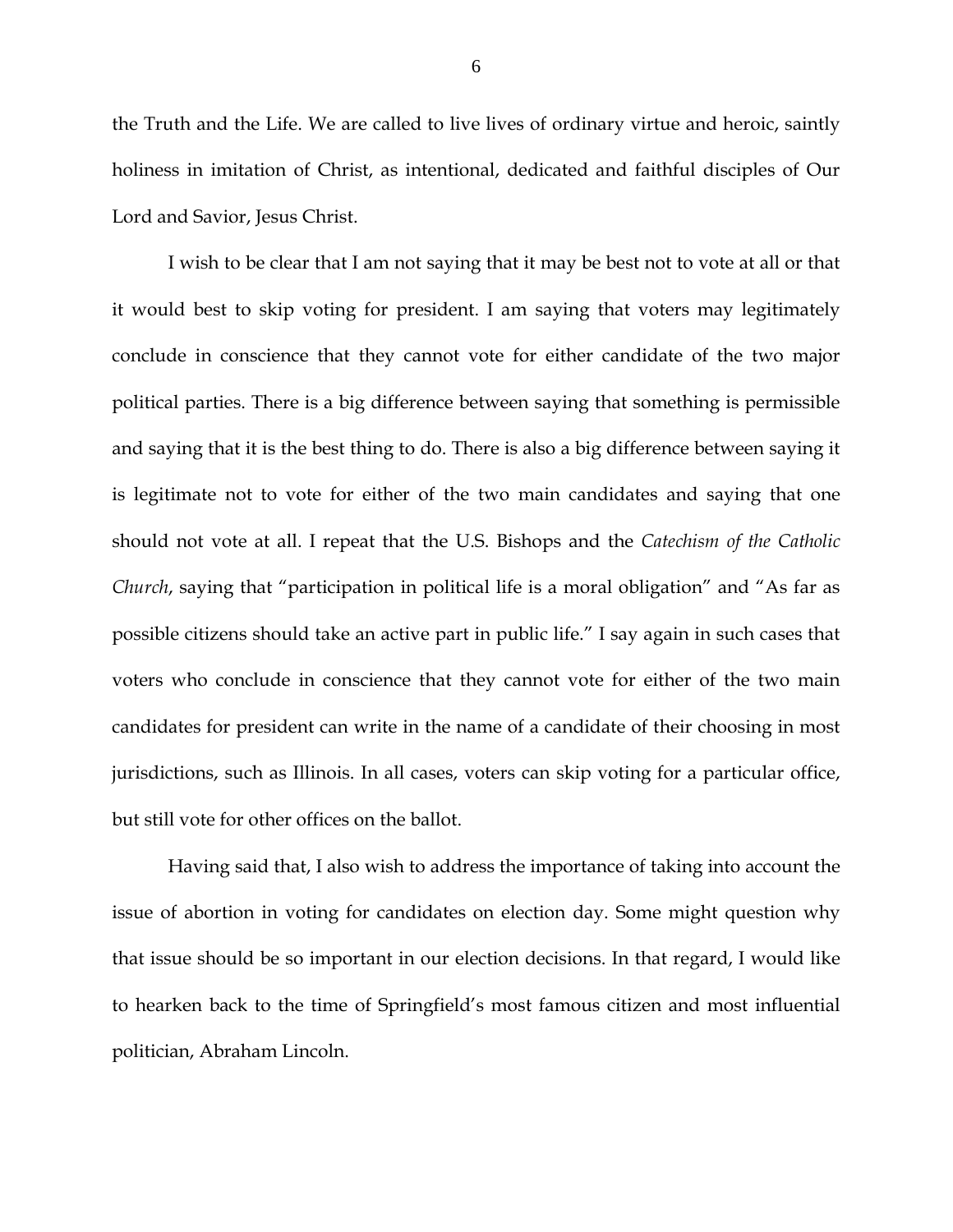Folks here in central Illinois are certainly familiar with the Lincoln-Douglas debates of 1858, which were a series of seven debates between Abraham Lincoln, the Republican candidate for the United States Senate from Illinois, and incumbent Senator Stephen Douglas, the Democratic Party candidate. Although Douglas won re-election to the Senate that year, the debates set the stage for the presidential election two years later in which Abraham Lincoln emerged victorious.

Looking back at the content of the Lincoln-Douglas debates, what is noteworthy is that the main issue discussed in all seven debates was slavery in the United States. Modern observers of political debates would have a hard time imagining candidates being so focused on one issue. In fact, if a candidate tried to concentrate such attention on a particular issue today, he or she would be accused of being a single-issue candidate. Yet, in the mid-nineteenth century, the nation as a whole was so preoccupied with the question of slavery that a candidate who did not speak primarily about this topic would have been seen as ignoring the most pressing issue of the day while wasting time on trivialities.

For Lincoln, slavery was a moral issue that was dividing the nation. In his famous "House Divided Speech," which Lincoln gave on June 16, 1858 at the Old State Capitol in Springfield upon accepting the nomination as the Illinois Republican Party's candidate for the United States Senate, Springfield's most famous citizen quoted the Bible (Mark 3:25 and Matthew 12:25) in saying, "A house divided against itself cannot stand."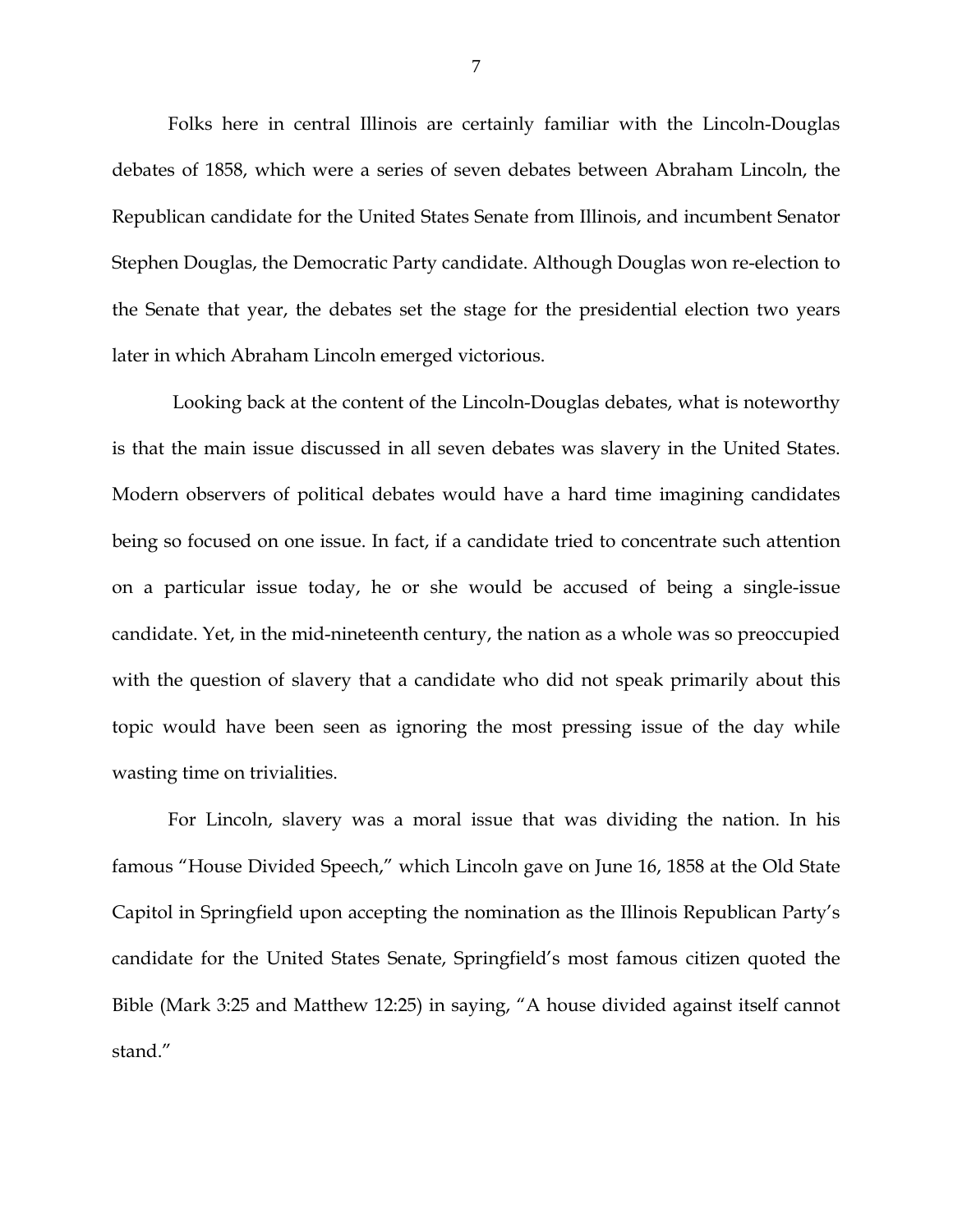Lincoln believed that the threat of expanding slavery came not from the slaveholding South but from Douglas's popular sovereignty position–allowing the territories to decide for themselves whether they wished to have slavery. Fundamental to Lincoln's argument was his conviction that slavery must be dealt with as a moral wrong. It violated the assertion in the Declaration of Independence that "all men are created equal." The "real issue" in his contest with Douglas, Lincoln insisted, was the issue of right and wrong, and he charged that his opponent was trying to uphold a wrong.

I mention the Lincoln-Douglas debates because they highlight how far our political discourse has strayed from addressing the defining moral issue of the time. In Lincoln's time, the defining moral issue was slavery; in our time, the defining moral issue is abortion. Yet most of our politicians, the media and apparently most citizens would rather not talk about abortion, either pro or con, wasting their time instead on petty distractions.

The Catholic Bishops of the United States teach that Catholics are not single-issue voters, yet "if a candidate's position on a single issue promotes an intrinsically evil act, such as legal abortion, redefining marriage in a way that denies its essential meaning, or racist behavior, a voter may legitimately disqualify a candidate from receiving support" (*Forming Consciences for Faithful Citizenship*, n. 42). On the level of the presidential election, both Hillary Clinton and Senator Tim Kaine, the Democratic candidates for President and Vice-President, respectively, both hold stridently aggressive positions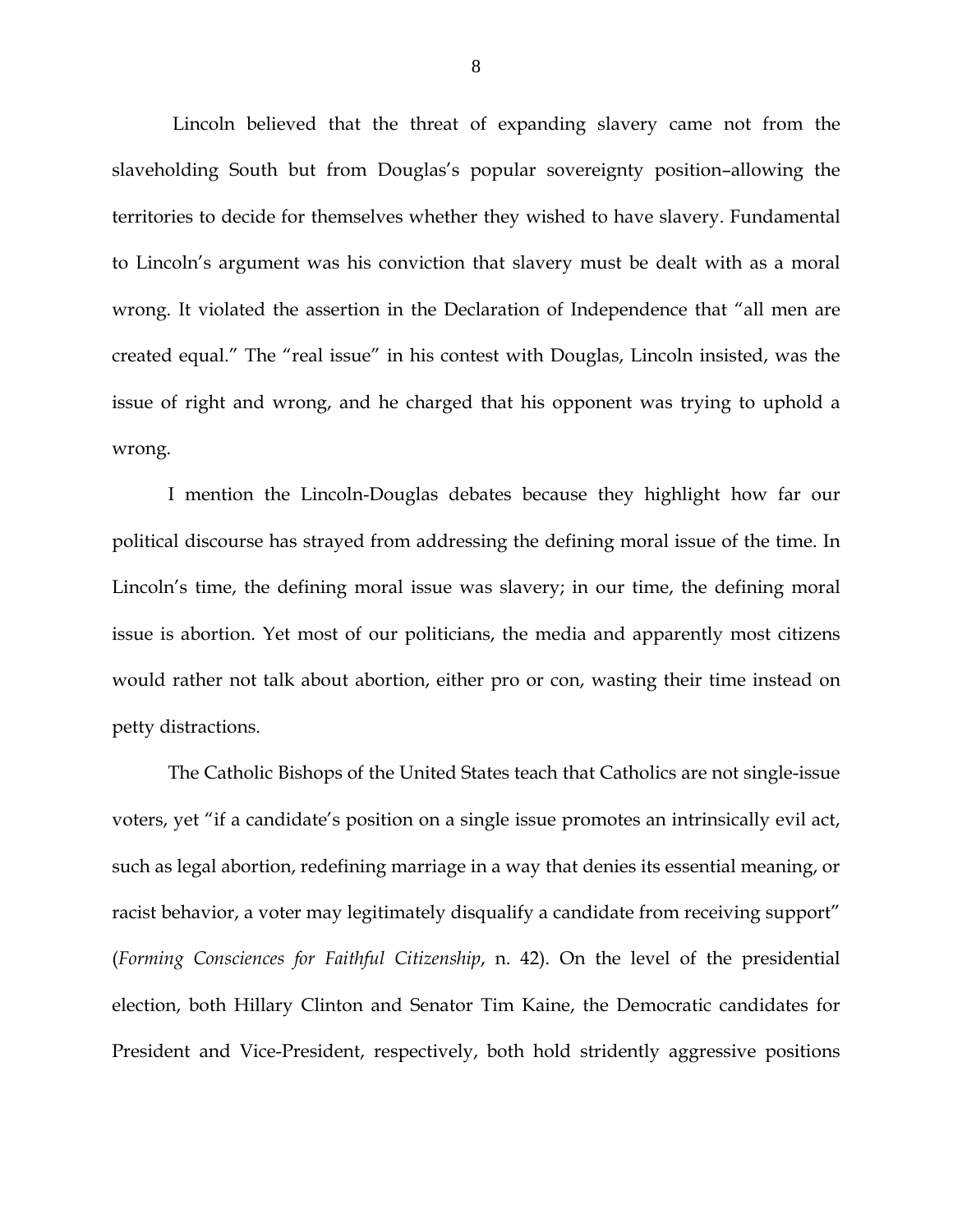that promote intrinsically evils acts "such as legal abortion" and "redefining marriage in a way that denies its essential meaning."

In this regard, Eric Metaxas, host of the nationally syndicated Eric Metaxas Show, recently wrote an op-ed piece in which he said, "It's a fact that if Hillary Clinton is elected, the country's chance to have a Supreme Court that values the Constitution and the genuine liberty and self-government for which millions have died—is gone. Not for four years, or eight, but forever. Many say Mr. Trump can't be trusted to deliver on this score, but Mrs. Clinton certainly can be trusted in the opposite direction" ("Should Christians Vote for Trump?" *The Wall Street Journal*, October 12, 2016).

Although the official Democratic Party Platform vigorously pledges to "stand up" for Planned Parenthood, fund abortion nationwide and around the world, vows to "overturn" state and federal restrictions on abortion, proposes cracking down on prolife sidewalk counselors, and affirms abortion as a "core" right, not all Democrats subscribe to those positions. Here in Illinois, we have some very devoted pro-life Democrats and some "pro-choice" Republicans, so voters must look at the positions of individual candidates and not just their party affiliations.

People who vote for pro-abortion candidates are cooperators in evil. Whether such cooperation in evil is morally culpable as sinful depends on a variety of factors, such as the voter's intent in choosing to vote for such a candidate and whether the candidate's positions or actions are a remote or a proximate cause in bringing about the killing of unborn babies. Catholics who are unsure of the moral implications of their election choices, especially with regard to abortion—the defining moral issue of our